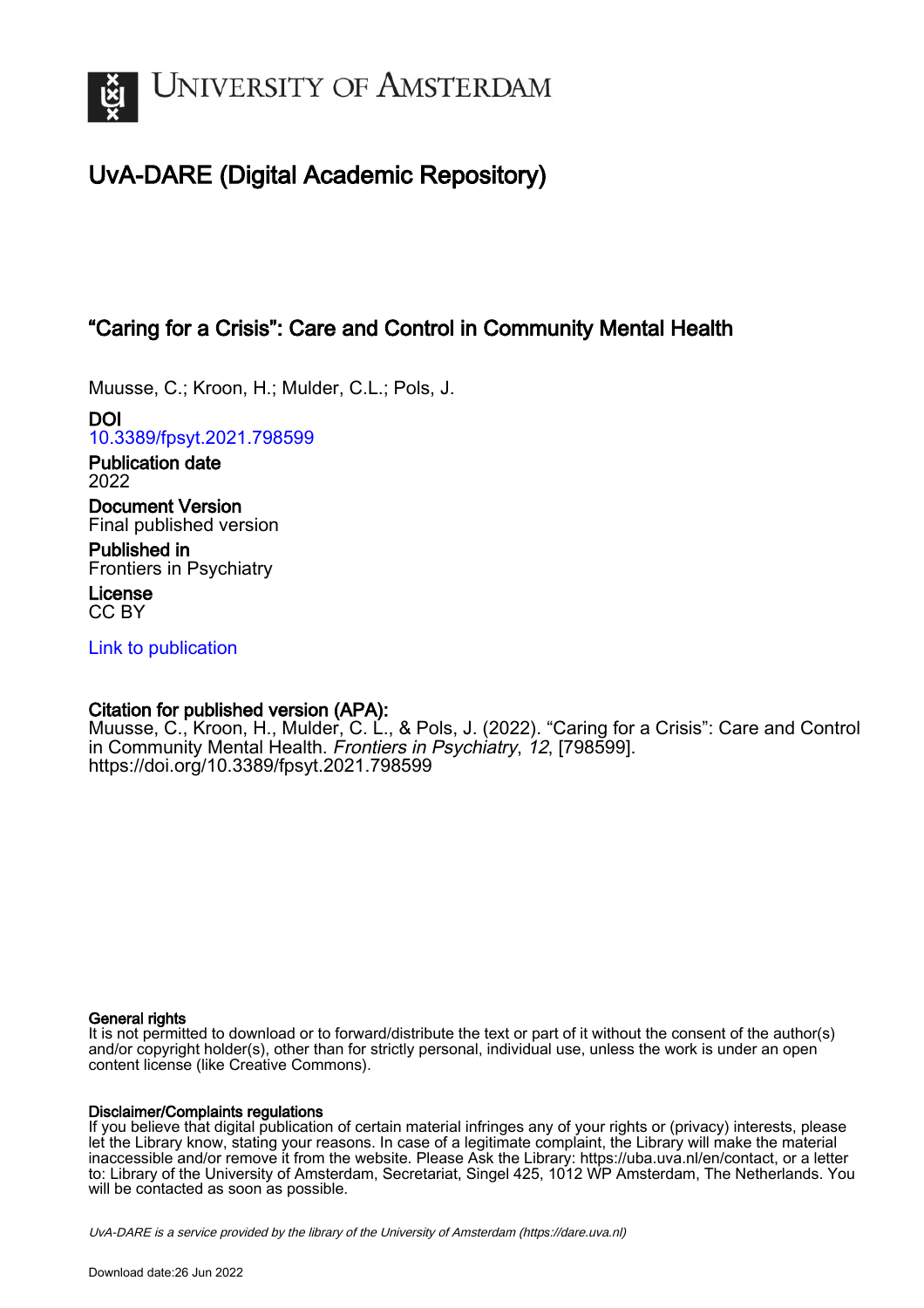



# "Caring for a Crisis": Care and [Control in Community Mental Health](https://www.frontiersin.org/articles/10.3389/fpsyt.2021.798599/full)

Christien Muusse<sup>1,2\*</sup>, Hans Kroon<sup>1,3</sup>, Cornelis Lambert Mulder<sup>4,5</sup> and Jeannette Pols<sup>2,6</sup>

<sup>1</sup> Trimbos Institute, Utrecht, Netherlands, <sup>2</sup> Department Ethics, Law and Humanities, Amsterdam UMC, Amsterdam, Netherlands, <sup>3</sup> Department of Social and Behavioral Sciences, Tranzo Scientific Center for Care and Welfare, Tilburg University, Tilburg, Netherlands, <sup>4</sup> Department of Psychiatry, Erasmus Medical Center, Rotterdam, Netherlands, <sup>5</sup> Antes, Parnassia Psychiatric Institute, The Hague, Netherlands, <sup>6</sup> Department of Anthropology, University of Amsterdam, Amsterdam, Netherlands

In the debate on coercion in psychiatry, care and control are often juxtaposed. In this article we argue that this dichotomy is not useful to describe the more complex ways service users, care professionals and the specific care setting interrelate in a community mental health team (CMHT). Using the ethnographic approach of empirical ethics, we contrast the ways in which control and care go together in situations of a psychiatric crisis in two CMHT's: one in Trieste (Italy) and one in Utrecht (the Netherlands). The Dutch and Italian CMHT's are interesting to compare, because they differ with regard to the way community care is organized, the amount of coercive measures, the number of psychiatric beds, and the fact that Trieste applies an open door policy in all care settings. Contrasting the two teams can teach us how in situations of psychiatric crisis control and care interrelate in different choreographies. We use the term choreography as a metaphor to encapsulate the idea of a crisis situation as a set of coordinated actions from different actors in time and space. This provides two choreographies of handling a crisis in different ways. We argue that applying a strict boundary between care and control hinders the use of the relationship between caregiver and patient in care.

#### **OPEN ACCESS**

#### Edited by:

Anastasia Theodoridou, Psychiatric University Hospital Zurich, Switzerland

#### Reviewed by:

Tilman Steinert, ZfP Südwürttemberg, Germany Raoul Borbé, University of Ulm, Germany

> \*Correspondence: Christien Muusse [cmuusse@trimbos.nl](mailto:cmuusse@trimbos.nl)

#### Specialty section:

This article was submitted to Public Mental Health, a section of the journal Frontiers in Psychiatry

Received: 20 October 2021 Accepted: 17 December 2021 Published: 13 January 2022

#### Citation:

Muusse C, Kroon H, Mulder CL and Pols J (2022) "Caring for a Crisis": Care and Control in Community Mental Health. Front. Psychiatry 12:798599. doi: [10.3389/fpsyt.2021.798599](https://doi.org/10.3389/fpsyt.2021.798599) Keywords: empirical ethics, community mental healthcare, psychiatric crisis, coercion and constraint, autonomy

### INTRODUCTION

With the deinstitutionalizing of mental healthcare, there are concerns about how to care for a person experiencing a mental health crisis in the community  $(1, 2)$  $(1, 2)$ . In debates around this concern, care and control are often juxtaposed; care represents "the good," whereas control is the evil to be avoided [\(3–](#page-11-2)[5\)](#page-11-3). In this article we take care and control as concepts that overlap in situations of psychiatric crisis. Care and control go together; or even care can be a form of control and control may be caring. We suggest the term care-control to analyze the relationships between the two. We use the metaphor of care-control *choreographies* [\(6,](#page-11-4) [7\)](#page-11-5) to articulate differences. The metaphor of a choreography of a dance helps us to understand how care and control interrelate because it catches both the temporal and the spatial character of care practices around the onset of a psychiatric crisis.

To do this, we turn to the contrasting practices in two community mental health teams (CMHTs): one CMHT in Trieste (Italy) and one team in Utrecht (the Netherlands), and we explore how these practices relate care and control in different ways. This is interesting because the practices differ in the amount of coercive measures and the number of psychiatric beds. Some numbers: Trieste had 15 beds per 100,000 inhabitants [\(8\)](#page-11-6) in 2018, vs. 89 per 100,000 inhabitants in the region of Utrecht (2017) [\(9\)](#page-11-7). Each city uses a different accountability and juridical system. Trieste applies an open-door policy in all care settings and closed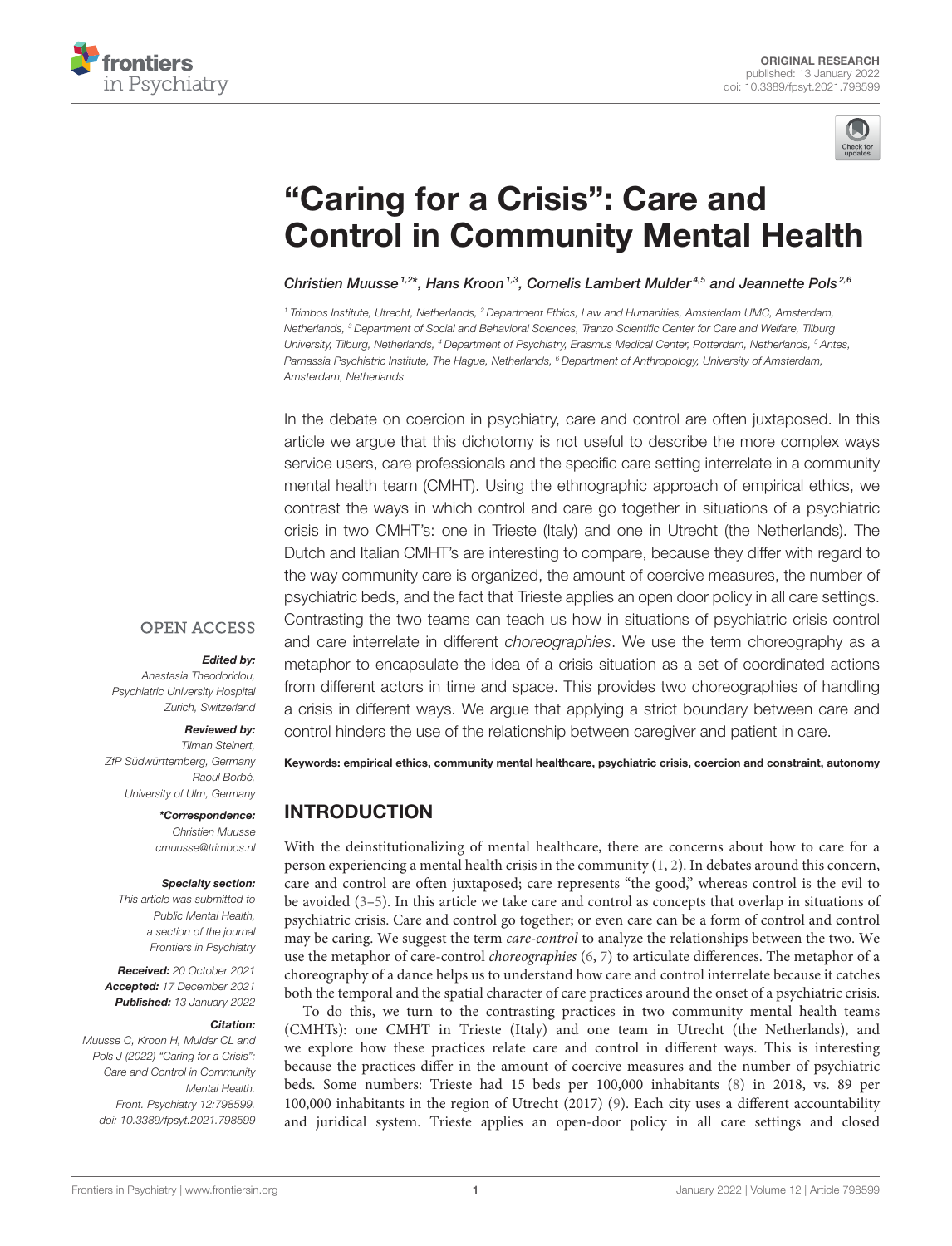the psychiatric hospital [\(10\)](#page-11-8), whereas in the Netherlands 41% of beds used for admission up to 1 year, and 19% of the beds on facilities for long stay are on closed wards [\(11\)](#page-11-9). What can we learn from these differences? Which actors are involved in care-control situations in both sites? How does this lead to different care-control practices, and can we say something about the differences?

To answer these questions, we unravel the different ways in which crisis is understood and handled by adopting an empirical ethics approach in which the focus is on the practice of care and the values that come to matter in these practices [\(12](#page-11-10)[–14\)](#page-11-11). Ethnography is used as the main research method to examine these daily practices. We first sketch the two care-control choreographies, by showing how clients, professionals, and the specific care setting interrelate in the two teams. We then draw out the contrasts between the two choreographies. At the end of the paper we discuss if these alternative ways of understanding the relation between care and control can help in bridging the gap [\(3\)](#page-11-2) between treatment on a voluntary basis on the one hand, and coercive measures on the other.

### MATERIALS AND METHODS

### Ethnography as a Method

To answer the questions about daily care practices around a psychiatric crisis and the normativities embedded in these, we used an ethnographic approach with participant observation as the main method. Ethnography is chosen as a method because it offers the possibility of "studying at firsthand what people do and say in particular contexts," [\(15\)](#page-11-12) thereby allowing us to observe what is performed as the "good" [\(16\)](#page-11-13) by those involved in care practices. Ethnography as a method is in line with the theoretical framework of empiric ethics that "analyzes ways in which people and things live together in particular practices as micro societies" [[\(13\)](#page-11-14), p. 82] and the values enacted in these practices.

In this study, the first author conducted fieldwork in a CMHT in Utrecht for 5 months, divided in two periods. In Trieste she conducted more intense fieldwork in three blocks of for a total of 5 weeks. Although the first author has a basic understanding of Italian, in Trieste communication was aided by an interpreter who was familiar with mental health care, in order to get a detailed understanding of the daily practice. The first author (and interpreter in Trieste) joined workers on their daily routines, including home visits and team meetings. During the fieldwork the focus of the observations was not directed by preselected cases, but was informed by the research question about which ideas about good care are present in situations that were qualified as "the onset" of a crisis. In practice this led to a broad approach, in which not only patient-centered cases were studied, but also, for instance, the accountability structures in the teams.

During the observations, notes were made by hand, either on the spot (for instance during meetings) or immediately after (for instance, after house visits). More detailed fieldwork reports were written as soon as possible, usually the same day. Distinction was made between observational and more interpretative notes, which were an important part of the iterative character of the research in which analysis is not a separate phase following data collection, but part of the fieldwork.

Next to the participant observation as a method, interviews were held with three groups of respondents:

- (Care) partners of both CMHTs: selection of relevant care partners for an interview was based on the observational data collected. For instance, in Utrecht the fieldwork showed that there was frequent contact with the housing company and therefore they were approached for an interview [eight in Utrecht, four in Trieste, more interviews with partners were conducted in a previous study [\(10\)](#page-11-8)].
- Clients of the teams: At each site clients were approached for a formal interview (three in Utrecht, four in Trieste) about their experiences with care and support from the CMHT. More importantly, with a larger number of service users there were frequent and differentiated informal forms of contact during the fieldwork; for instance, during house visits, meetings at the CMHT, lunch, or during visits to housing facilities or peer initiatives.
- Team members: next to the fieldwork some team members were approached for an additional interview (five in Utrecht, six in Trieste). The selection of these interviews was based on the iterative character of the research: specific observations led to additional questions and thus relevant team members were approached to reflect on these questions in an interview. An example in this paper is the interview of a psychiatrist in which the case of "Miss Westering" is discussed. Apart from these interviews, reflection on the daily care process with team workers was a continuous part of the participant observation; for instance, during travel from and to house visits.

At the end of the fieldwork, a group discussion with the team was organized at both field sites in which the initial results of the fieldwork were discussed and reflected upon with the team. During the fieldwork there was also an exchange between the two teams: the team in Trieste visited the Dutch CMHT and both teams, together with the first author, provided a workshop on the CCITP about crisis care (October 2018, Rotterdam). From the Dutch organization that the CMHT is part of there is a longer tradition of conducting visits to Trieste. Some of the workers from the CMHT in Utrecht, including the team leader, visited Trieste on at least one occasion.

### Position in the Field

Ethnography recognizes that researchers themselves are no neutral outsiders. The researcher is the one doing the interpreting, based on observations from a particular situated and embodied perspective. As Gibbons et al. [\(17\)](#page-11-15) state, this makes reflexivity an important element of conducting qualitative research:

"Reflexivity implies that the orientations of researchers will be shaped by their socio-historical locations, including the values and interests that these locations confer upon them. What this represents is a rejection of the idea that social research is, or can be, carried out in some autonomous realm that is insulated from the wider society and from the biography of the researcher, in such a way that its findings can be unaffected by social processes and personal characteristics" [[\(17\)](#page-11-15) p. 15].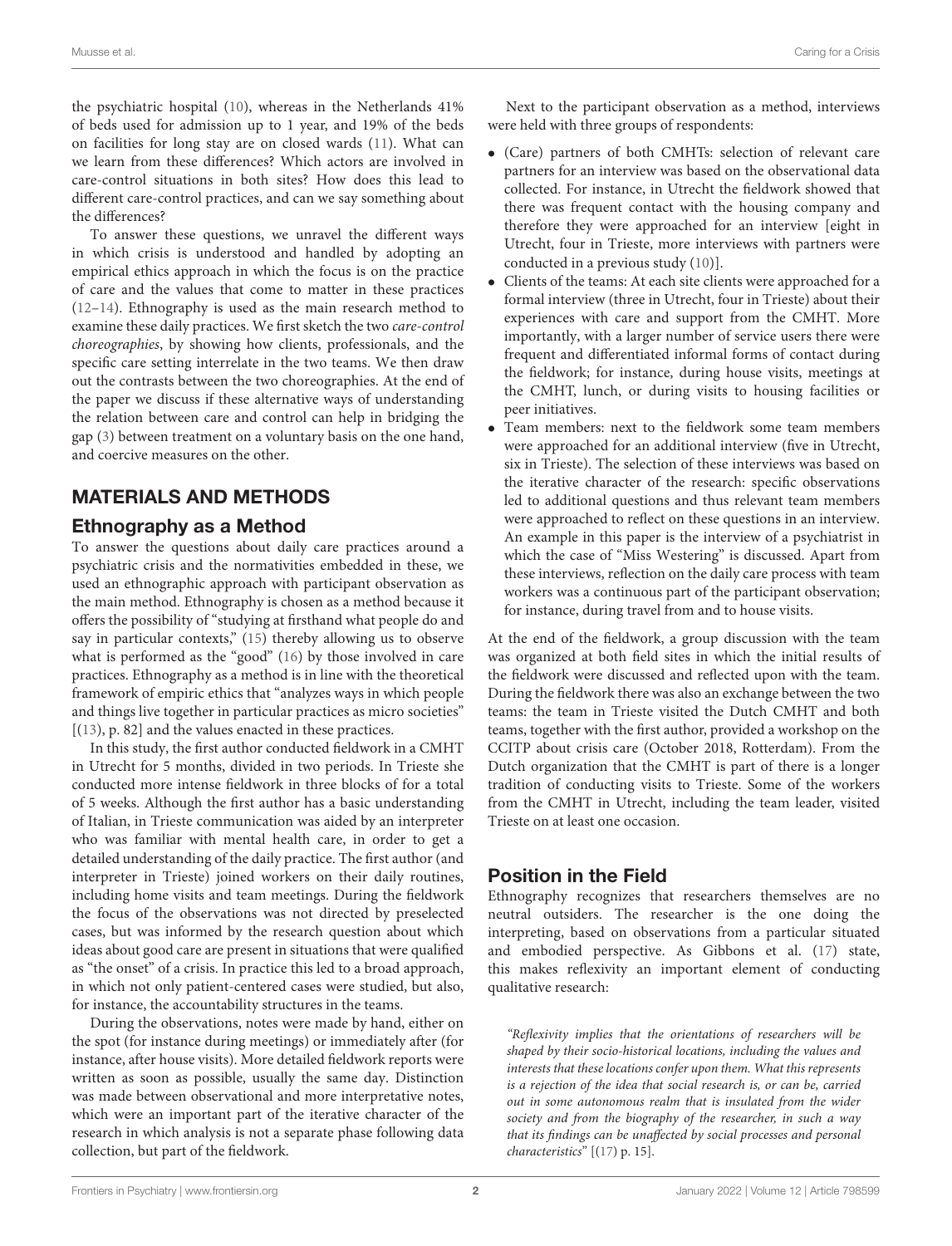To attend to the reflective character of qualitative research, it is important that the researcher is transparent about how the situated perspective of the researcher shaped the findings [\(18\)](#page-11-16). In this study, the first author had experience with research in community mental healthcare, both in the Dutch setting and in Trieste. Results from previous research [\(10\)](#page-11-8) informed the selection of research sites (Trieste and Utrecht) and the research question concerning dealing with crisis situations in a community setting. The fact that the first author was familiar with both research sites for a longer time made it possible to have easy and quick access to the field and aided the researcher in understanding what was going on. The first author is trained as an anthropologist and therefore could observe the daily practice of care and decisions made with relative distance, while, still being familiar with the organization of care and most of the language used in the teams, as well as the more specialist medical descriptions.

### Analysis of the Material

As stated above, in ethnography the analysis of data is not a distinct stage of the research [\(17\)](#page-11-15) but a continuous process in which the researcher goes back and forth between empirical and theoretical informed questions and the data collected. After the fieldwork was conducted, both interview transcriptions and fieldnotes were analyzed using Maxqda (2020). The first round of analysis was open: the material was read and discussed by the research team and reread by the first author and a first selection of important themes was made, such as ways of preventing a crisis. The next stages of analysis consisted of a combination of open and selective stages to sharpen the analysis (constant comparative method). This led to a focus on the relation between care and control. In the analysis, we attended to both the similarities and differences between Trieste and Utrecht.

During the analysis we chose to use the metaphor of a choreography [\(6,](#page-11-4) [7\)](#page-11-5) to describe the way different actors interrelate in moments of a so-called psychiatric crisis and how different forms of care and control are part of this. Law uses this metaphor to describe the complexities around caring and killing in the context of the foot-and-mouth epidemic among cattle in 2001 in the UK. Law [\(7\)](#page-11-5) refers to Cussins [\(6\)](#page-11-4) when he describes a choreography as "the arrangement and distribution of events and actors in space and time, sometimes bringing actors together and sometimes keeping them apart" [[\(7\)](#page-11-5), p. 67]. Law points out that in the literal sense the term choreography refers to the writing of a dance, but that in common practice "the term is used to refer to a space-time set of rules or practices which shape but do not determine the actions of the bodies and dancers"[[\(7\)](#page-11-5), p. 68]. We use the term care-control choreography as a metaphor to encapsulate the idea of a crisis situation as a set of coordinated actions between different actors in time and space. By contrasting the care-control choreographies of Trieste and Utrecht we will see that many of the "actors" entering the scene in both CMHTs are comparable; however, what is enacted, when, by whom and where differs.

### **Ethics**

During site visits and meetings, the first author was always open about her role, and in the waiting area and hall of the CMHTs information about the research was provided, including a picture of the first author and her contact details. Respondents for interviews gave their informed consent. All material was anonymized, and no names or other personal details were collected. Following the anthropological tradition, pseudonyms are used in this text and some personal characteristics are changed when this was necessary to protect the anonymity of the persons involved. The METC from VU University (FWA00017598) has declared that the Medical Research Involving Human Subjects Act (WMO) does not apply to the study. Additional ethical permission was provided by the ethical commission of the Trimbos-institute.

Different strategies were used as a member check. First there was the group discussion in both teams. Additionally, if agreed upon, interview transcriptions were sent to the respondents. Respondents were also informed about quotes used in this article, whether it be fieldwork descriptions or part of an interview. Some key contacts in the field were offered the chance to read the whole article before submission and offered their comments and insights. This did not lead to substantial changes.

### RESULTS: TWO CARE-CONTROL **CHOREOGRAPHIES**

#### **Background**

#### Historical Background

The "Trieste model" of mental healthcare that has developed since the 1970s is based on the ideas of Franco Basaglia (1924– 1980), an Italian psychiatrist. He stated that the person with the mental illness—and not the disorder—should be placed at the center of the mental health system. In the 1970s he proposed a different way of organizing Trieste's mental health system: closing the psychiatric hospital and making a radical shift toward organizing mental health care in the community by starting Community Mental Health Centers (CMHC). Important principles in this movement were offering a low threshold to care, working with open doors and minimizing coercion [\(19,](#page-11-17) [20\)](#page-11-18). This movement in 1978 led to the implementation of Law 180 in the whole of Italy, which called for the closure of psychiatric hospitals. The actual implementation of this law varied greatly between the various regions of Italy [\(21,](#page-11-19) [22\)](#page-11-20).

In the Netherlands, the process of deinstitutionalization was more gradual. Different forms of community mental health were already in existence before World War II and served as an example for other countries at that time [\(23\)](#page-11-21). In the different phases the deinstitutionalization process in the Netherlands went through, the aim was to reduce the number of beds in psychiatric hospitals and enlarge social inclusion, rather than closing the hospital entirely. Psychiatric hospitals now function in cooperation with CMHTs and Flexible Assertive Community Treatment teams [\(24,](#page-11-22) [25\)](#page-11-23) and other forms of ambulatory care.

#### CMHT Trieste

Trieste is a city with 205,000 inhabitants in the north of Italy. Each CMHT consists of nurses, psychiatrists, psychologists, rehabilitation specialists and social workers and is located in a Community Mental Health Center (CMHC). The CMHC functions as a single point of responsibility in a catchment area,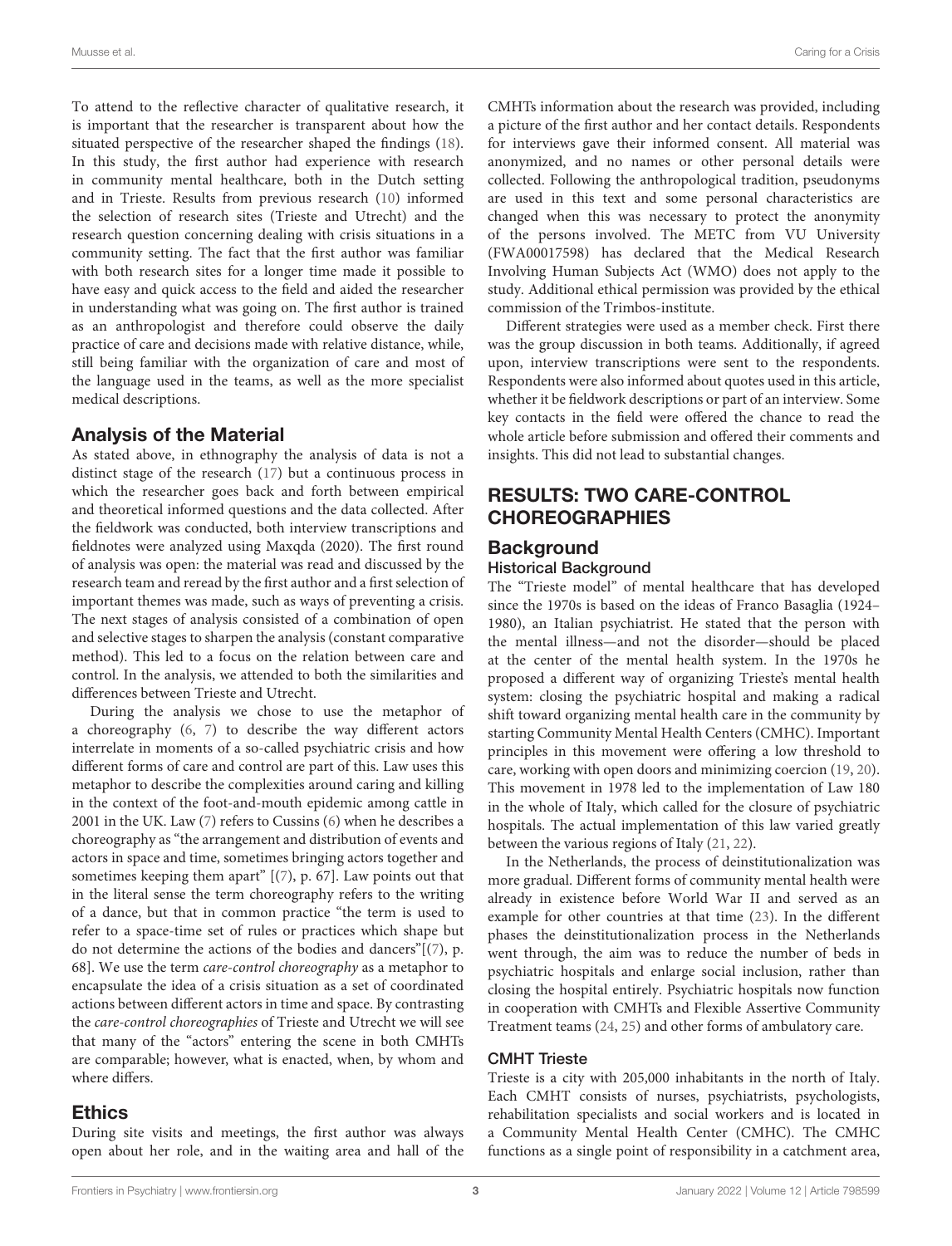provides day, office-based and home treatment, and is a dropin center for service users, neighbors, family and others. Nurses take turns to staff the reception, enabling them to act quickly on demands for care both from patients themselves or others. There is no waiting list and there is no need for a referral to receive care at the CMHT. In the center where the first author conducted observations there was a total of six beds in oneperson or two-person rooms for people who needed to stay overnight. If people are in need of acute psychiatric care after 8:00 p.m., they are referred to the psychiatric crisis department at the general hospital (SPDC- Servizio Psichiatrico di Diagnosi e Cura -psychiatric service for diagnosis and treatment), which has a small acute ward with six beds. Both the CMHC and the psychiatric ward have an open door policy.

The CMHT works together in projects with different social cooperations, which provide supported living and sheltered housing, and with other care providers like social services that operate in the same health district. The CMHT has the aim of responding to a crisis in the community, and tries to avoid transitions in care by providing care in the community and by avoiding acute hospitalization [\(26,](#page-11-24) [27\)](#page-11-25).

#### CMHT Utrecht

Utrecht is located in the middle of the Netherlands and is a somewhat larger city than Trieste with approximately 360,000 inhabitants. The CMHT where we conducted our fieldwork consists of care workers from two organizations; one aimed at supported living and the other providing mental health care. A proportion of the patients in the caseload of the team receives care from both organizations. Staff include a psychologist, a psychiatrist, an expert by experience, mental health nurses, and personal case managers. In their work, the CMHT adapts the model of Flexible Asserive Community Treatment (FACT), a care model that combines individual case management with shared caseload and assertive outreach. In contrast to Trieste, where a referral is not required for care from a CMHT, the team provides care for those that are indicated as being in need of specialized mental health care treatment. If there is no indication for treatment or problems are not primarily psychiatric, people are referred to other teams or care domains. The mental health care landscape in Utrecht is thus both more differentiated and fragmented than in Trieste: next to the CMHT there are teams for first-line treatment, teams organized around a specific diagnosis (e.g., Autism Spectrum Disorders) and there are different clinical facilities. Some of them are run by the same mental health organization, while others are located in the general hospitals in the city.

### Care-Control Choreography in Trieste

What situations are seen as a risk for (the onset of) a crisis both in the CMHT of Trieste and in Utrecht? We start with the carecontrol choreography in Trieste. We take the care around specific service users and situations as a starting point to show how service users, professionals, and the specific care setting relate to each other.

#### Identifying a Crisis

How is a crisis defined and identified in Trieste? This is a recurrent theme at the team's daily meetings. A head of a CMHC describes a crisis as follows:

Team leader: A crisis is often not the crisis of a person, but the crisis of a context. If there are good relations in the network or family, it's easy to solve problems. Often the relations are not good and then the problem goes in circles, it maintains itself. Interviewer: What about psychiatric symptoms? Team leader: Those problems are there and they are real. You shouldn't deny that, but it's not so much about symptoms themselves, but about symptoms creating difficult behavior. Symptoms are always in a relation where the problems evolve: in the system (Interview, head of CMHC).

If a crisis is seen as a crisis of a context than different actors enter the stage: next to mental healthcare, there is the family and the broader social network. They are needed to identify the onset of a crisis:

If we talk about the set-up of a crisis, and to intervene at the right moment, it is crucial to be able to listen to the people. Everybody can hear screaming or crying, that is not so difficult. But if someone is whispering you should be able to hear it as well (Interview former-director Trieste CMHC).

Crisis may start with a whisper that may be hard to hear for team members. To hear these whispers the team needs a strong connection with the social network of service users. Identifying a crisis is hence a shared endeavor of the CMHT and the broader social network. The team finds it important to discover the signs of a crisis early on, and to achieve this, the social network is involved as much as possible [\(28\)](#page-11-26).

#### Caring and Controlling for Riccardo

Here is the situation of Riccardo, a young man who stays at the center during the first period of my fieldwork:

When I enter the CMHT's garden together with Arianna, a nurse, Riccardo sits there, smoking, another nurse next to him. Arianna explains that team members always join him when he goes outside because of the risk of him wandering off. She tells me a bit more about his situation. Riccardo came to stay at the center on a voluntary basis a few days ago because there was a "crisi brutta" in which he became physically aggressive as well. He is a young man in his early twenties, but has already been in the care of the CMHT for a couple of years. She states that one of the problems is his relationship with his parents; they were never supportive of treatment or medication. They tried different things—to start an education, to find a job—but it never worked out.

During an evening shift a male nurse describes the attitude of the team towards Riccardo as finding an equilibrium between keeping an eye on him and not being too close. I observe an example the next day: a volunteer of a youth organization that they involved in the support of Riccardo takes him out for an ice-cream, in a trattoria down the road. That same afternoon a nurse walks with Riccardo towards the gate of the garden, announcing "We're going for an ice cream!" "But we did that already today!" another nurse replies. "O.K., a coffee then!' And off they go (based on fieldnotes).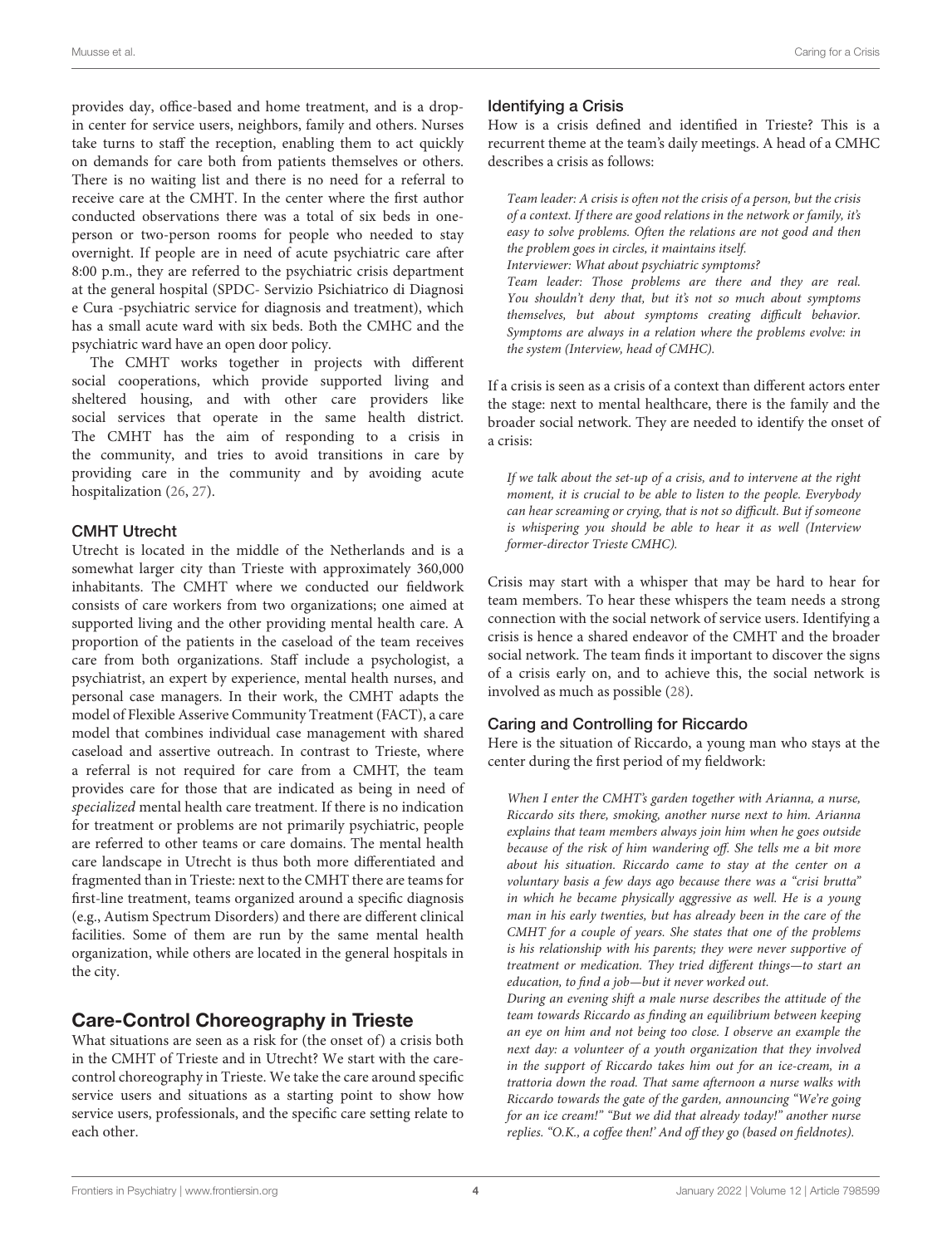In this situation there are different actors in the care and control of his situation. First there is the center. Because the CMHT is in a location with six beds, there is the possibility of admitting Riccardo to the center without transferring the care for him to a separate clinical team. In line with the philosophy of Basaglia, in the center the doors are always open. Yet this does not mean that the movements of Riccardo are not controlled in some way. Instead of a door keeping Riccardo inside, the nurses and others (volunteers, or even the first author by answering the often repeated question "Where is Riccardo?") are involved in keeping an eye on Riccardo and prevent him from wandering off. The staff sits next to him smoking in the garden, and take him outside for an ice cream or a coffee. This caring for Riccardo is at the same time a way of checking and controlling his movements, guiding and going with him to places where he wants to be, rather than forcing the wishes of the team on his movements. Driessen has coined this way of aligning the wishes of patients with the wishes of professionals as "will-work" [\(29\)](#page-11-27).

A closed door controls the movements of patients, but caring and staying close can be understood as forms of controlling movements as well. But they are not the same. A closed door restricts movements by force, and separates those from inside from those outside. Guiding and following movements does something else; it controls movements by engaging in intense contact and staying close. Although this can be directive, the course of the activities is not as determined as if Riccardo would have been behind a closed door. Different negotiations and ways of "being looked after" are possible.

#### Crisis Care at the SPDC

Guiding and following movements without a closed door works on the psychiatric ward of Trieste's general hospital as well:

I join the psychiatrist who is on duty on the late afternoon/evening shift in the SPDC. An ambulance has brought in a young man from the refugee shelter located in Trieste's harbor. He was intimidating people, acting violent and self-harming. When the psychiatrist wants to examine him, the man first does not want to leave his room. Sometime later the man is walking through the corridor in the direction of the exit. He has a bandage around both arms. The psychiatrist and two nurses follow him, one of them blocks the direct access to the door by taking a shortcut through the administrative office. The psychiatrist continuously tries to engage in a conversation with him in a mix of Italian/English during their tour through the hallway, persuading him to stay for the night: "Where would you like to go at this moment of the day? You are sick, please stay for the night." "Really you are too weak now, come on, you have to rest a little" and "tomorrow you can leave, but please rest now- per favore, per favore." The psychiatrist leads him back to the living room by giving him an arm. This process is repeated twice. Formally, he has been admitted voluntarily, so he has the right to leave the ward. The psychiatrist confirms this, but keeps persuading him to stay. She tells him, "Of course the door is open, if you want you can leave. But really, it is wiser if you stay for the night. You want to smoke? You can smoke in your room!" Then the man returns to his room and the ritual repeats itself again. The psychiatrist offers him medication with the explanation that "this will make you calm," which the man accepts. Still, he wants to leave, stating that he has an appointment. The nurse offers him the use of their telephone in the administration office to arrange his appointment. In this little office the psychiatrist and the man sit down, and she tries to engage him in a conversation again: "You are so young. What age are you? Twenty? Please sit down, you are in no condition to go," and she points to the bandages around his arms. Again she leads him to his room, linking arms with him. They walk down the corridor together; it appears the man is staying for the night (based on fieldnotes).

In this situation, the young man is persuaded to stay for the night because the care professionals found the condition of the man too severe to be out on the streets. They try to control the situation by persuading him to stay, by positioning themselves and by moving into the space to make his exit more difficult. The most important instrument to achieve this is to engage him in a conversation, and in doing so, looking for opening points that they can use in their negotiation with him. He is allowed to smoke in his room for instance, though officially this breaks the house rules. They let him use the telephone and at the same time grasp this opportunity to sit down with him and to have a conversation. They argue, plead, cajole, and almost beg, but never directly force the man to stay. The physical characteristics of this ward—the open door—creates a situation in which the only way to make him stay is to engage in intense contact.

Next to the efforts to engage in a conversation and intense contact to control the situation, the man is made to stay by moving through space in specific ways, without confronting him physically in a direct way. Indeed it looked like the performance of a dance, where each partner moves in relationship to the other. The psychiatrist physically performed this move by giving him an arm and leading him to the desired location: his room. Once again controlling movements are performed by guiding; gestures, moves, and ways of touching each other.

#### Medication as Care-Control

Another part of the care-control choreography in Trieste is offering medication. Offering medication is part of the negotiation between professionals, service users and sometimes the family, as is the case with Riccardo. Medication is a form of care that sometimes needs to be controlled, even if not forced (i.e., checking whether medication has indeed been taken). Yet this controlling is in itself a way of preventing escalations. Many service users come by the center to pick up their medication daily, monthly, or anywhere in between. To have people come over for medication on a regular basis is a combination of caring (by medication) and controlling by checking how the person is doing. It offers the team the possibility to intervene immediately when something seems wrong:

Nurse Mauro is on his way to Ravi, a man who lives with his mother. Ravi usually visits the center every morning to pick up his medication, but made a call that he wasn't able to come due to a backache. For Nurse Mauro this is a reason to do an unscheduled check-up visit. When we enter the apartment, the mother leads us to the kitchen; Ravi is there, sitting on a wooden bench. Mauro asks how he is doing. Ravi complains about his back and his fear of not being able to move anymore. The mother constantly enters the conversation, explaining how heavy the situation is for her. Mauro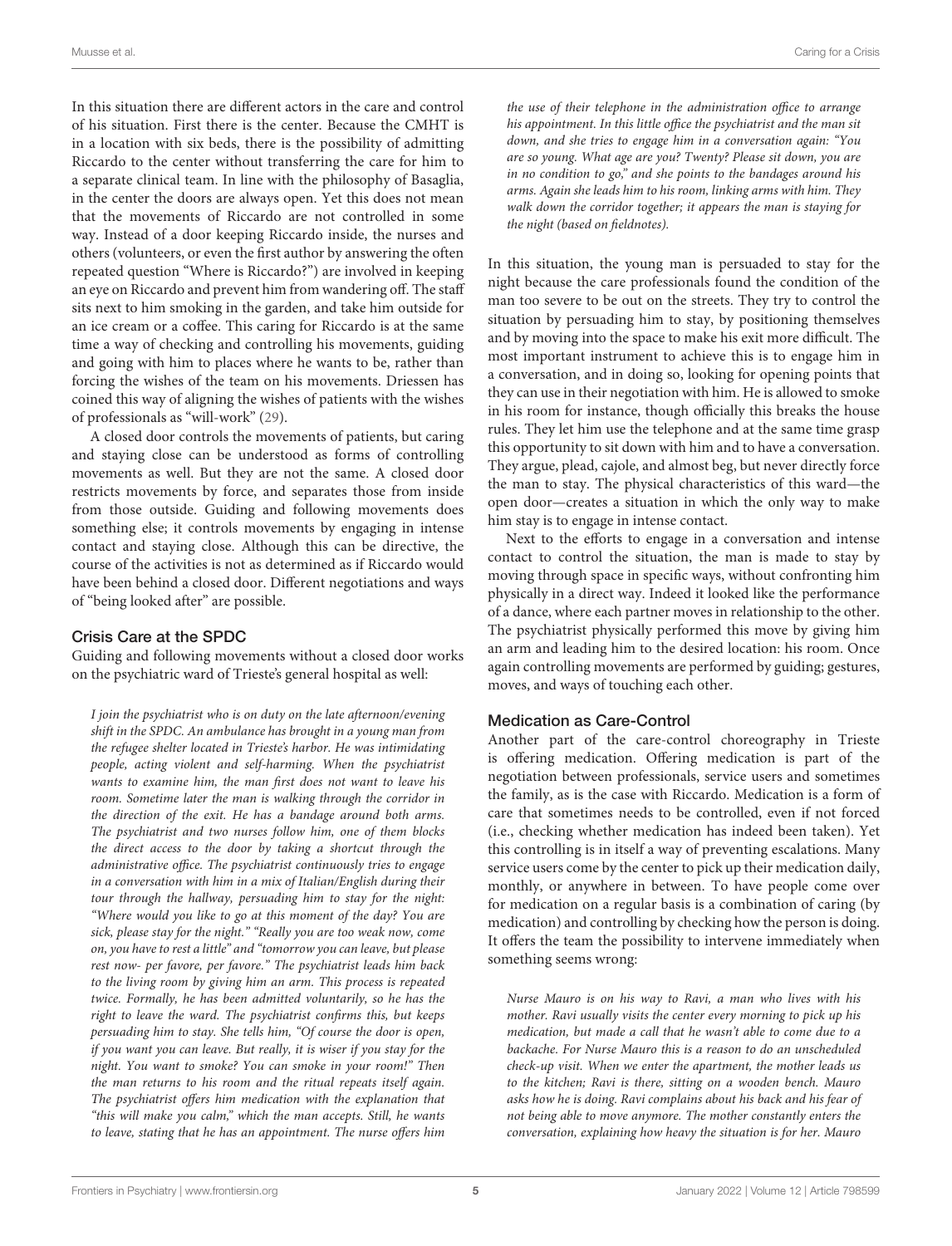asks the mother about her family. The mother welcomes the chance to show photos of the family and the woodwork of her deceased husband. It all takes more than an hour. During this conversation Mauro hands over the medication to Ravi: pills and a fluid, one with P ("pomeriggo"/afternoon), one with an S ("serra"/ evening). On the way back I check if it is extra medication. "No," says Mauro, "but I took it since Ravi didn't visit the center this morning." He states that this was a good morning and I ask why. "because there was time to talk," he replies. "This talking is not acute at the moment", Mauro adds, "but it is of importance in the long term, to prevent a crisis" (based on fieldnotes).

Distributing medication in this way can be understood as part of the care-control choreography since it offers the opportunity to check how service users are doing, keep their medication intake stable, and build relationships with the family in order to intervene quickly when necessary.

But the check on medication works in other ways as well. In an interview the director of the MH services points out that medication is part of the relationship between service users and professionals. "Sometimes you have to accept that people refuse medication. The acceptance of medication is often an important step in the larger process towards working on recovery."

Lastly medication can be a way to enable a relationship or conversation. This happened in the SPDC; offering the man calming medication made it easier to engage him in a conversation despite his agitated state. As one of the psychiatrists stated in a conversation about controlling a crisis, "Sometimes it is first sleep, then talk!" Medication, than, opens up ways to enable a relational approach to care. Medication thus is part of the dance around dealing with a crisis and not an isolated intervention.

#### The Role of the Network

Time to talk—whether this is about woodwork or medication and symptoms—is important in the long run because the aim of the Trieste choreography of caring and controlling is to build a relationship with both the patients and their social networks, such as the mother of Ravi. This relational embeddedness is important to prevent a crisis. Working on relationships and creating a network could also be witnessed during Riccardo's admission in the center. The staff established contact with the volunteers of a youth organization in the hope that this would create new contacts, involved a social cooperation in their work and tried to find housing together with other young people. Crisis work in these situations works on relationships by building and maintaining the network. An former director of the MH Trieste reflects that:

The concept of a crisis in itself is non-existent, it is always in a specific context. And as a professional it matters what you do in that context. There is always a set-up and if you are organized in the local community then you can intervene in every step. Often, when we call something a crisis, we only see the end of the process, the acute moment. But if you are truly present in the local community you can intervene before that phase and you can make a difference (Interview former- director MH Trieste).

The realization that a strong social network can not only prevent but also buffer and thus control a crisis means that a lot of the work in Trieste is dedicated to building and maintaining these relationships [\(30\)](#page-11-28). The network can a be a source of information during a crisis. Contact with the social network creates a carecontrol network of "many eyes" in which it is easier to check how one is doing, to "hear the whispers" in the build-up to a crisis and to intervene if necessary.

#### The Juridical System

In the situations with Ravi and Riccardo, although contact was sometimes difficult and required a lot of work, the treatment was voluntary in the sense that the situations were controlled without legal measures and without the use of direct force or coercion. To avoid coercion, professionals engage in negotiations, persuading patients to accept care. If persuading, negotiating and involving the network does not work and the situation is perceived as severe, a community treatment order (CTO, TSO in Italian) may be issued, based on the need for treatment criterium. The absence of a dangerousness criterion relates to the vision of Basaglia, and it is seen as a fundamental step to break the often-made connection between mental disorders and dangerousness [\(31\)](#page-11-29). In Italy the dangerousness criterion is not listed as a requirement for forced treatment [\(32\)](#page-12-0). The need for treatment criterion prevails. The law stipulates that within a TSO doctors are obliged to seek consent and in that case the involuntary treatments ends.

In Trieste the number of TSOs issued, however, is relatively low, in 2018: there were 30 TSO's for 18 people [\(8\)](#page-11-6). If a TSO is issued this is done mostly in a center to avoid transitions in care as much as possible. This means that nurses and others are assigned to support and guide a person with a TSO (even sideby-side when the crisis is severe) in the center and to join them going outside. When a TSO is issued, often different actors are involved to make this intense support possible. These may be relatives, people working for social cooperation's or others within a patient's network.

### Care-Control Choreography in Utrecht Identifying a Crisis

To understand how in Utrecht the choreography of carecontrol takes shape and how it contrasts with the care-control choreography in Trieste, we must examine how situations at risk of a crisis are identified. Therefore, it is important to describe a specific instrument that is used in the CMHT in Utrecht: the FACT board.

The FACT board is an excel sheet that is projected on a screen every morning in the team meeting. The excel sheet lists clients who are perceived as being at risk of a crisis. The "board" sheet provides information about the diagnosis, the reason someone is "placed" on the board, along with details about their social network, drug use, juridical status, and the goals and wishes that were formulated together with this client. Every morning possible interventions are discussed, such as adjustments in medication, applying for a juridical measure or intensifying the frequency of house visits. The idea behind the board is that it offers a flexible way to shift between daily team work for those (at risk of) being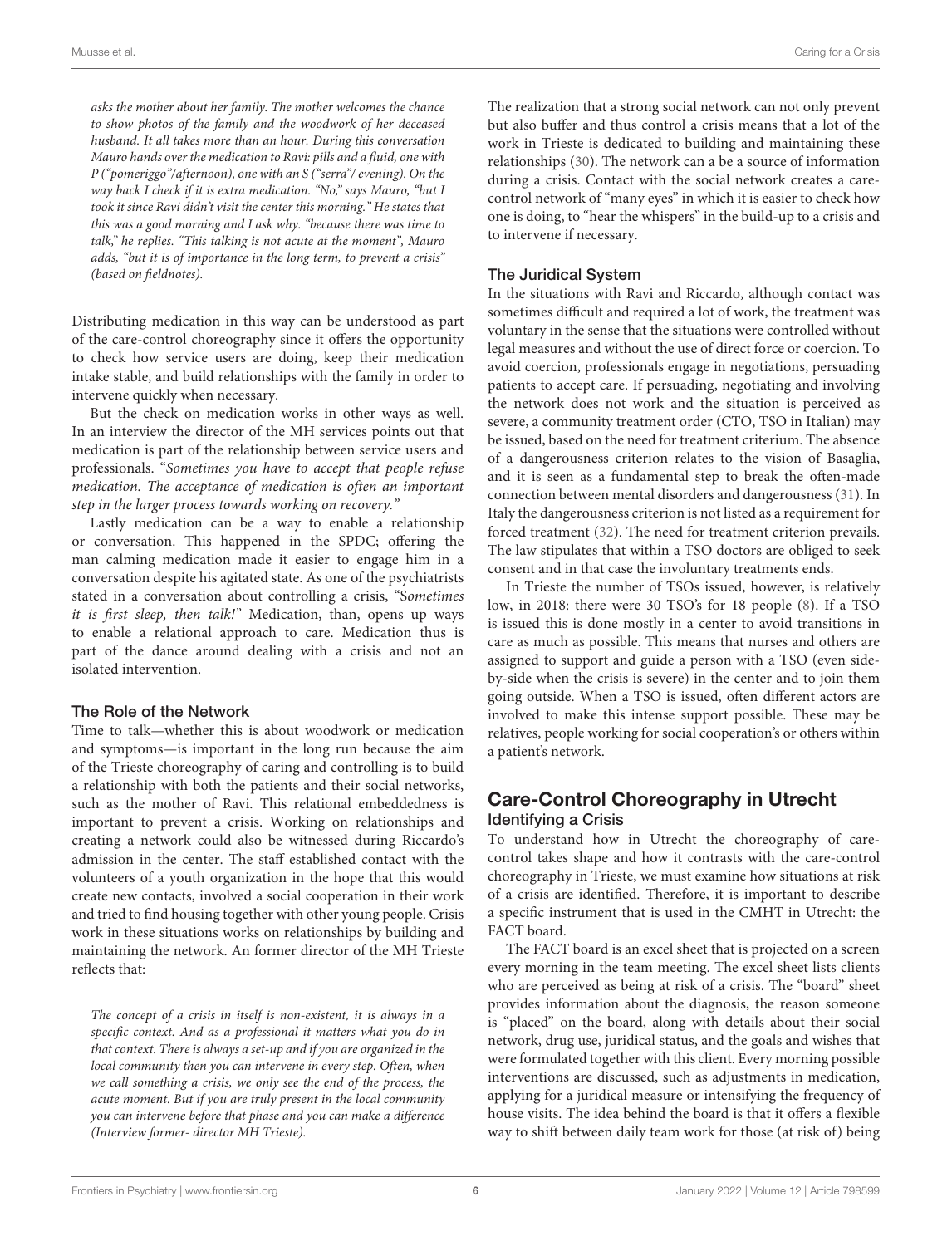in crisis, and a less intense, individual case management approach in periods when someone is more stable [\(24\)](#page-11-22).

In the CMHT Utrecht, "being placed on the FACT board" thus means that someone is identified as in crisis or at risk of a crisis, based on the contact with the person self or with the network. This can be down to a number of different reasons. On a random morning the first author listed the reasons why service users were placed on the FACT board on that particular day. This shows a great diversity of social and medical reasons:

Raising of agitation and suspicion, self-mutilation/Expression of suicidal thoughts/Low body weight/Aggression, engaging in drinking/Anxiety, (2x)/Superstitious, intimidating behavior/Just discharged from an hospital admission/At risk of the child being taken away/Weird, compulsive behavior/At risk of eviction (fieldnotes).

The board offers a structured way of identifying the risk for a crisis when it is more or less acute. Once a situation is identified as at risk of deteriorating into a crisis, how is the situation controlled and cared for? Here is the case of Miss Westering, a woman in her 40s, who lives together with her husband and two children.

I first hear about Miss Westering during an extra meeting that was scheduled because the team is worried about her condition. Without consulting the psychiatrist, she stopped taking medication and the team is afraid she will be hypomanic. Her husband says she is hallucinating. They discuss how they can break the repeating cycle of quitting medication and ending up in a crisis again.

The next week a nurse updates the team that Miss Westering called the crisis team and an ambulance twice at night. The team knows from experience that she will stabilize if she starts taking medication, but so far she has refused. What to do? Start supervised medication intake or start a juridical procedure to force her to take medication? A nurse explains to me that providing supervised medication intake is done by another service provider that also works outside of office hours. Another nurse states that they have to be strict and clear because there are children involved. We have to say "This is what we are going to do!"

When the meeting has ended, it turns out that Miss Westering's husband is waiting in the CMHT office. He came to the CMHT to ask for help because he didn't sleep the whole night; he was watching over his wife, afraid that she would wander off. They decide to pay her a home visit. When the team returns they tell me that the situation was severe, and that they want to hospitalize Miss Westering immediately with an emergency involuntary admission (EIA). The next day a case manager tells me that when they came to her house she had already packed her bags; Miss Westering was willing to go to the hospital. She is now at a crisis ward on a voluntary basis (field notes).

In the case of the care-control for Miss Westering, different actors played a role. First there is the CMHT. When a situation around a patient in their care is identified as a crisis, both care and control around a service user is intensified. Just as in Trieste, more team members are involved in a flexible way, and every team member is updated about the situation through the FACT board. Since the team in Utrecht consists of both workers from a treatment organization as well as an organization providing supported living, this also offers the possibility to intensify care by involving the latter. In contrast to Trieste, a hospital admission in Utrecht may be seen as a good intervention to control the situation and care for the client. More intense treatment and support can be given than the CMHT can provide on an ambulatory basis, for instance when someone is seen to be in need of 24/7 care, which the CMHT in Utrecht does not offer.

Hence, different care partners and different forms of expertise are involved in the care control choreography for Miss Westering: there is a network of different types of professionals and care organizations that enter the stage when a crisis is suspected and the CMHT perceive the situation as risky. A separate organization may be called upon when supervised medication intake seems necessary. In addition there are the emergency services, and as a last resort there is the crisis ward, where clients can be admitted either voluntarily, or against their will with a legal measure. Different from Trieste, continuity of care from the CMHT in Utrecht does not always mean providing care by the same team [\(28\)](#page-11-26), but connecting responsible organizations functioning in a network to provide continuity of care. Rather than staying in the care of the same team, in Utrecht a crisis admission means a transfer to a clinical team, and care is coordinated between the two teams and forms of expertise.

#### The Role of the Network

Next to the CMHT and other mental health facilities the social network of clients such as Miss Westering is also an important factor in the situation. In Miss Westering's case her husband supports her but also controls her safety by staying up all night to watch over her. Then there are the children. Their vulnerability is a reason for the team to pay extra close attention and in this way they influence the care-control for Miss Westering. This becomes clear during a morning meeting during which the psychiatrist shares her experiences:

The psychiatrist talks about a home visit to Miss Westering earlier that week. During the house visit the psychiatrist mentioned that they might apply for a community treatment order[CTOsupervised treatment], but Miss Westering did not show any reaction. The psychiatrist then talked about the children, that it was important for her to be a strong mother. She shares with the team that she hesitated whether this was the right thing to do and that it felt a bit manipulative. A nurse says, "Now you are being too hard on yourself, it is the truth, isn't it? Negotiating is part of our work" (fieldnotes).

We reflect on this in an interview. The psychiatrist explains more about her considerations:

"I found it difficult. I prefer to discuss openly and rationally with someone about what is going on and what would be a wise choice and to leave as much autonomy to the patient as possible. But on the other hand, it is part of our daily work to cajole people a bit in the direction of those choices we find healthy or wise. It has two sides; I like to be open and direct, and this {to refer to being a good mother CM} felt a bit like manipulation" (Interview, psychiatrist).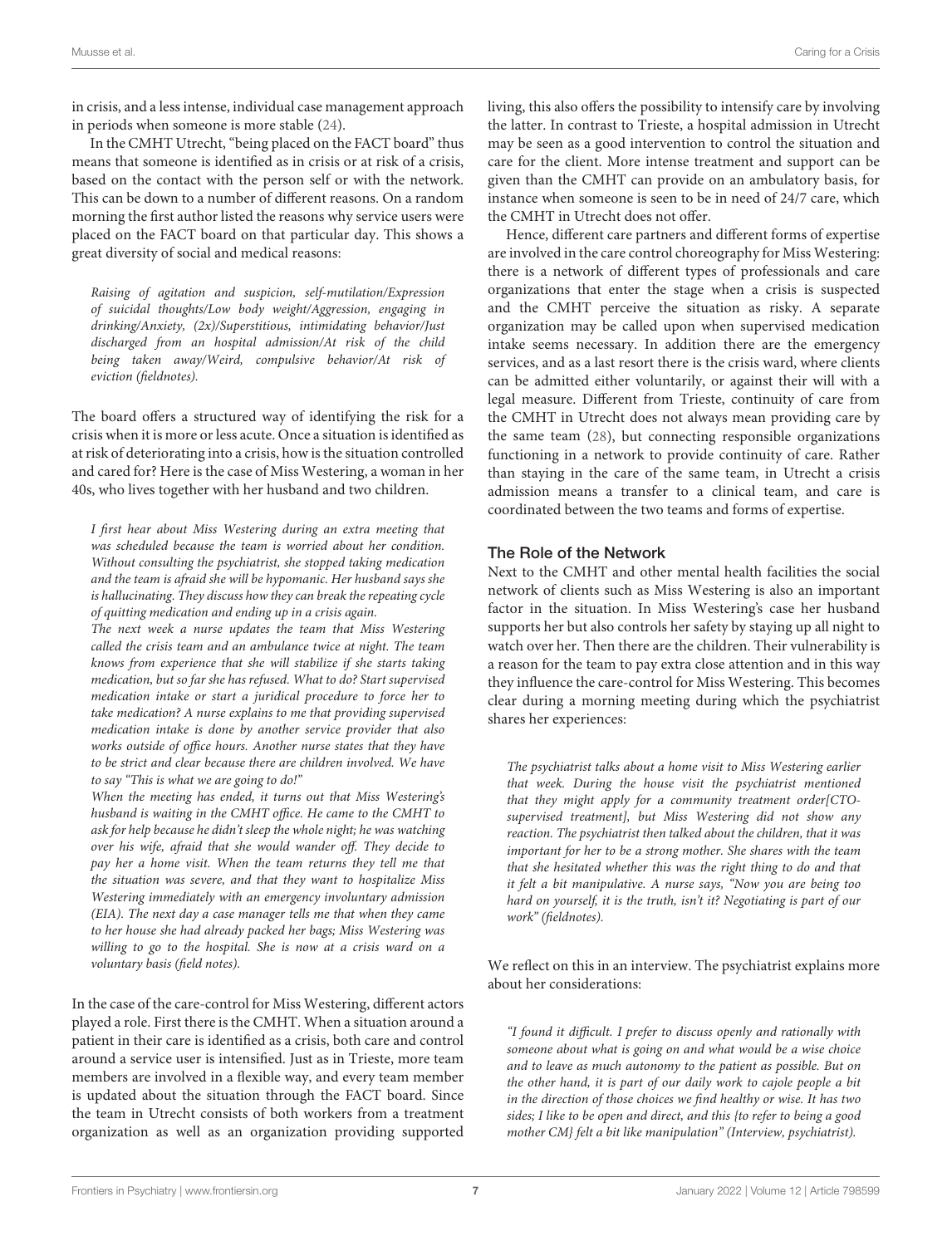The children become part of the care-control choreography when the psychiatrist involves them in the discussion with the woman about taking medication. This is a dilemma for her: when does persuasion become manipulation? Ideally, she respects the autonomy of patients and she openly discusses the different treatment possibilities on the principles of shared decision making. But when such a conversation is not possible, negotiation, or persuasion to avoid further escalation is also part of the job. The problem here is that this care vision based on individual autonomy makes her wonder if engaging in persuading or manipulating is still good care, while acknowledging that it is part of the daily care practice. In Trieste, negotiation and persuasion were not problematized in this way, but rather they were seen as a legitimate way of avoiding coercion from within the relation.

#### Medication as Care-Control

In the care-control for Miss Westering, medication plays a role in different ways. First, the lack of motivation to continue taking medication is seen as one of the reasons to identify the situation as "at risk." It is not only identified as a risk because medication adherence is seen as important to prevent a crisis in general, but specifically because they know from the history of Miss Westering that quitting medication increases her risk of a crisis. The ideal of the psychiatrist to openly discuss different possibilities about the use of medication and side effects and together come to the best solution does not seem to work. This means that other ways of care-control are employed. If negotiating and persuading do not work, another possibility comes to the fore: forced care.

#### The Juridical System

The fieldwork was conducted 1 year before a new law concerning forced care was implemented in The Netherlands in 2020 [\(33\)](#page-12-1). In the case of miss Westering, the old law was still applicable. In Miss Westering's case this meant that two forms of forced care are discussed. First there is the community treatment order (CTO/rechterlijke machtiging in Dutch) that is mentioned by the psychiatrist on her home visit to Miss Westering. A CTO is a juridical status at the time of the research that can be applied in a non-acute situation. The CTO contains directions for the client to stick to certain conditions, such as keeping in contact with a psychiatrist or adherence to a course of medication, to avoid forced hospitalization. This CTO thus makes it possible in an ambulatory setting to use a certain force to make sure that service users acquiesce to these rules without direct coercion being applied. It is seen as "stok achter de deur" (literally, a stick behind the door), a kind of safety net that can be used in case someone does not stick to agreements made. The "CTO" was frequently mentioned in the team as an instrument to align the behavior of clients with the wishes of the team. It was perceived as a way to avoid coercion, while in fact it is part of the law concerning forced care. This dual character of the CTO was discussed in an interview with a nurse:

Nurse: We often refer to it as a stick—a "stok achter de deur." It is not really coercion-I mean, it's not like-you do not take those pills, therefore... Interviewer: But it is a juridical measure... Nurse: Yes, of course, but in my opinion, even if one doesn't stick to all the conditions you still have to engage in a dialogue. It is not like you do not stick to one of the conditions so immediately you are admitted to the hospital. Interviewer: It does not work like that. . . Nurse: No, only... It is really about one's safety or the safety of others, rather than "you have to" (interview mental health nurse).

The nurse stresses the relational character of working with this measure; it allows the team to engage in a dialogue with the client in a way that stresses the urgency of the situation. It relates to the dilemma often raised in teams of whether one can intervene when someone refuses care. Again, proceeding from the paradigm that the patient is an autonomous individual and has the legal right to self-determination, care providers ideally are open and transparent and discuss the different treatment possibilities [\(34\)](#page-12-2). But this becomes problematic when people refuse care or even refuse to engage in such a dialogue. From the ideal of individual autonomy the option to intervene without having met the criteria for forced care is seen as problematic [\(35\)](#page-12-3). Here the dilemma is solved by a juridical back-up for intervening when a relational approach fails.

When the situation of Miss Westering worsened and her husband came to the center in desperation, the emergency involuntary admission procedure was mentioned (EIA/IBS in Dutch). This EIA procedure is a short-term measure for acute and immediate admission and care. It is a way to admit someone to a psychiatric hospital in case of acute danger. This was seen as necessary when they visited Miss Westering that morning; but before it could be issued it was abandoned, because Miss Westering decided to cooperate with a hospital admission.

Miss Westering's situation shows how juridical measures are not only a way to apply forced care but also function as instruments in the relationship with the client to persuade and negotiate. As the use of the conditional CTO shows, the distinction between juridical forms and relational forms of control in practice are not always clear-cut.

### Contrasting the Two Choreographies

Above we described the care-control choreography around a crisis for both Trieste and Utrecht. Which contrasts are there to be made?

#### The Start: Identifying a Crisis

In Trieste, a crisis is defined primarily as a crisis of the social network. This has consequences for the way the care-control choreography is shaped; building relationships and strengthening the social network of service users is an essential element in the care-control choreography around a crisis. By building relationships the health services, social cooperation's, family, and others are all connected, and these connections can help not only to care for a crisis, but to control it as well. This is why working on relationships and engaging in a dialogue is seen as essential.

In Utrecht, a relational approach is applied as well, but situations are primarily defined as a crisis of the individual, may it be due to medical reasons (e.g., an intensification of symptoms), or more social reasons like being at risk of eviction. Although the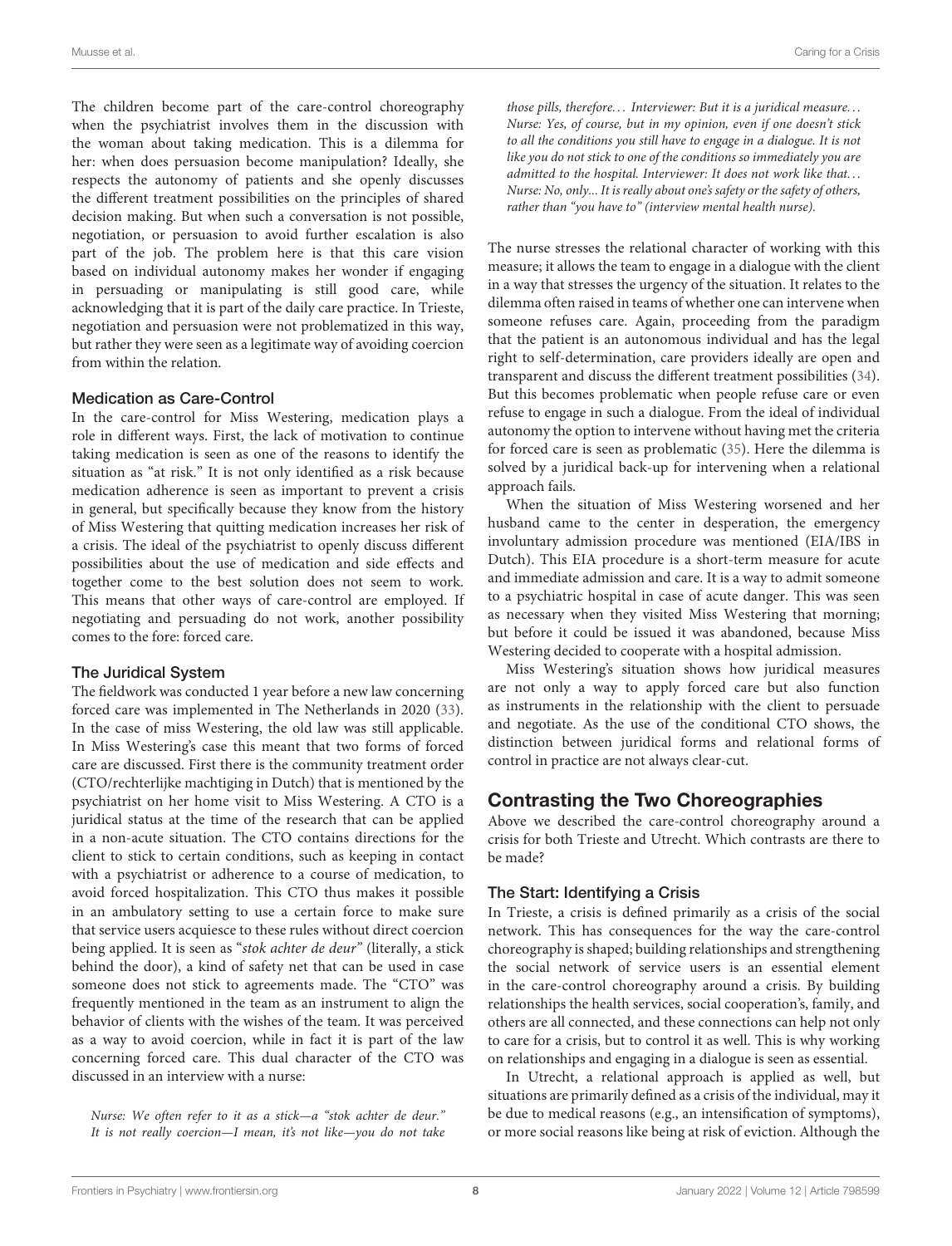network can play an important role in a crisis situation (as we saw in the case of Miss Westering), the care of the team is directed to the individual.

#### The Dancefloor: One Center or Different Places and **Expertise**

The CMHT in Trieste is located in a center which offers different possibilities and restrictions to care-control a crisis than the CMHT in Utrecht. The CMHT in Trieste has the possibility to (voluntarily) hospitalize service users with a low threshold in the center without waiting lists, and thus has the ability to offer care 24/7, avoiding discontinuity of care by transferring someone to a clinical facility. People can also visit the center as a day hospital, come there to pick up medication or eat lunch. All these possibilities give the team the opportunity to care-control by observing and reacting quickly if something might seem amiss like Ravi having a backache. On the other hand, the team has limited possibilities to refer patients to more specialized forms of care; there is no crisis team and only a small psychiatric ward of six beds.

In Utrecht the CMHT is not a direct access point into the care system for people in need of care. The CMHT does not operate from a center, operates during office hours, and is embedded in a differentiated care landscape consisting of different specialized teams to which people can be referred (24/7 crisis team and different options for voluntary and involuntary hospitalization). The CMHT in Utrecht thus needs a strong cooperation with other professional care partners. Continuity is created not by continuity of caregivers as in Trieste, but by connecting different teams and expertise in a successful way.

#### The Dance: Restricting and Guiding Movements

Both choreographies show that in controlling and caring for a person in a crisis, restricting movements can be important. But the way this is done in Trieste and Utrecht differs considerably. The open-door policy of Trieste has shaped creative ways of moving along with clients: accompanying and guiding movements, staying close, and moving in and outside the center in a non-coercive way (e.g., going for ice creams). In Utrecht, following a person's movement is not part of the daily practice of the CMHT. Restriction of movement takes the shape of hospitalization as a way to control the situation and care for the client. At that point a patient is admitted (voluntarily or not) on a (closed) ward. The transition between freedom of movement and restriction by closed doors thus is more radical in Utrecht compared to the relational way of aligning movements in Trieste, in which a strict form of coercion is avoided and ways of guiding movements can be more or less intensive.

Controlling movements can also be done by applying for juridical measures; in both Italy as well as the Netherlands this step only becomes possible when all other possibilities of voluntary care have failed. There are two important differences in the law between the two countries, though. First, in the Dutch law there was the option of a "conditional" juridical measure (CTO) that functions both as a safety net to avoid a crisis and also as a juridical legitimation for professionals to intervene in situations in which a client was not motivated for care. Second, the need for treatment criterion in the Italian law around forced care restricts the situations in which juridical measures can be applied and enforces the idea (going back to Basaglia) that mental health care is responsible for care and not for custody.

#### The Esthetics of the Dance: Ideals Regarding Good **Care**

The choreographies in Trieste and Utrecht not only describe different care-control practices, they also reflect ideals about what is seen as good care around a crisis. In Trieste, the strong emphasis on people as part of a social network and creating continuity of care by providing care from a single team are key elements in what we could call a relational care-control choreography. Working on these relationships enables the team to "hear the whispers" of service users and thus to prevent a crisis. This is strengthened by the principle of open doors, which leads to a specific practice of controlling crisis situations in which the relationships are often intensified by staying close to someone in more or less intrusive ways and in which responsibility is shared: the more the service user is capable to handle and run his behavior, the less the service applies side-by-side forms of care-control. Care-control, then, is not a juxtaposition but a continuum—and moving along this continuum by engaging in relationships with the network is a way to avoid forced care. Going out for an ice cream, for instance, is not a form of coercion; however, in this way of caring the situation is indeed controlled.

In Utrecht, mental health care is both more specialized and more fragmented at the same time, with people referred to different teams depending on the specific situation. This means that in a situation of crisis it is of importance to connect these different expertise's. We therefore call this a care-control choreography of connecting expertise. In this choreography the ideal of respecting the individual autonomy of patients is central. This care vision gives clear directions on how to perform good care when a patient is motivated (making decisions based on informed consent and the agency of the patient) but does not give such a clear answer to the question about what to do when patients are not motivated for care or not willing to engage in contact. This was for instance, reflected in the discussions with the psychiatrist about when negotiation becomes manipulation.

As Pols points out [\(36\)](#page-12-4), a strict division between care and control gives care givers little options to act between the two polarities of "doing nothing" from the idea of respecting individual autonomy and "applying coercion." The division between care based on principles of individual autonomy or applying control by forced care than is not so much a continuum as a more or less strict line one has to cross, although we observed that this distinction between juridical and relational forms of control is not always clear-cut in practice.

### **DISCUSSION**

Our analysis of the two care-control choreographies showed that a crisis is not only about the acute moment. Like in a dance choreography, there is an aspect of time and space: a crisis evolves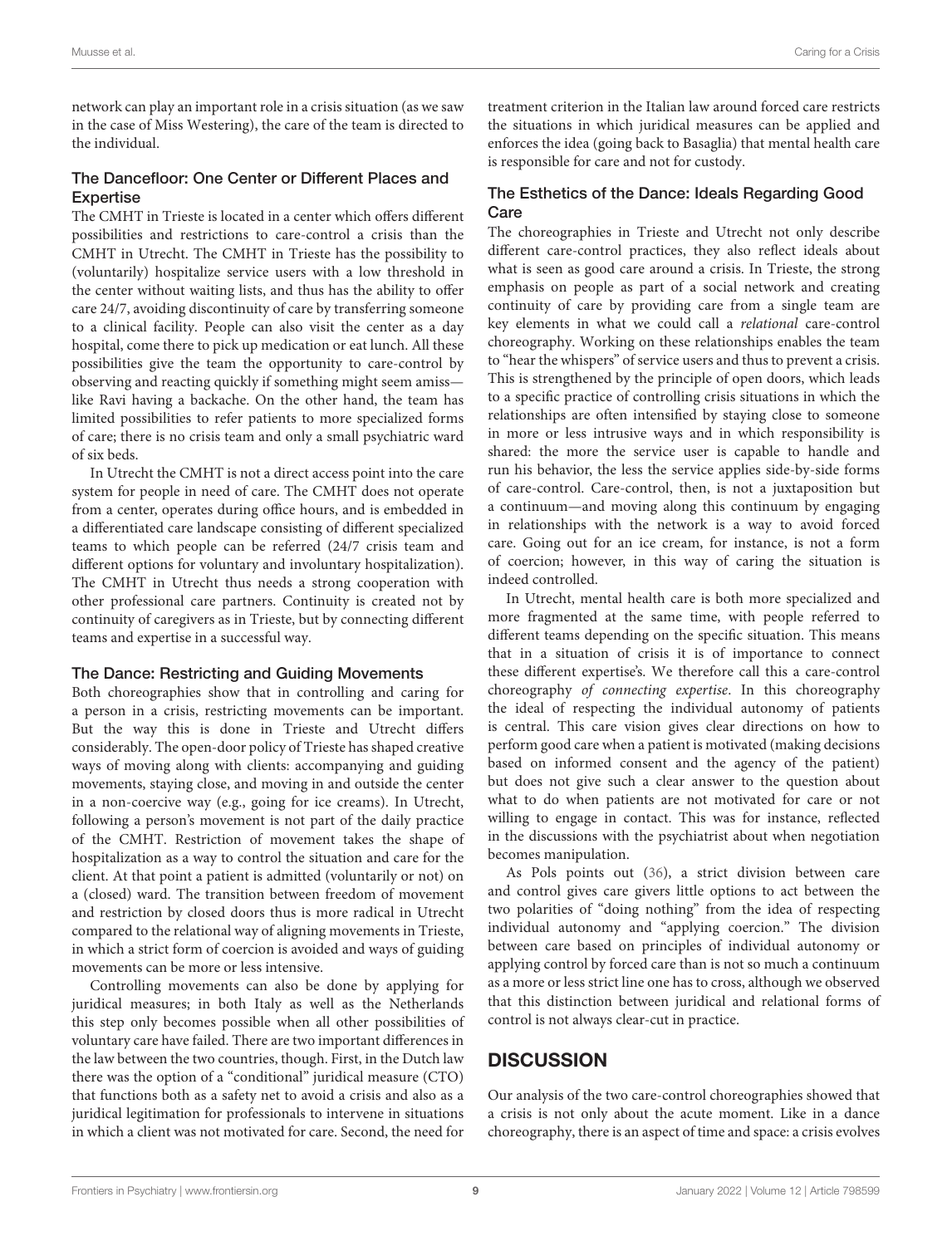in a specific situation following a certain time path. The time aspect directs attention to what happens before and after an acute moment and offers an alternative to a predominantly focus on risk [\(5\)](#page-11-3). Broadening the perspective of crisis care to this wider timeframe is important as to enable care workers to "hear the whispers" that could signal the onset of a crisis and by able to prevent an escalation [\(37\)](#page-12-5).

On both sides, ideally there are no forms of forced care. But in practice people do not always agree with interventions offered by professionals to avoid a crisis, or are not willing to engage in care at all. What to do? This question is addressed in different ways, for instance by developing guidelines for assertive outreach [\(38\)](#page-12-6), and developing care models like Assertive Community Treatment (ACT) [\(39\)](#page-12-7) and Fact [\(24\)](#page-11-22). In this paper we addressed the question from an empirical ethical perspective: we described the daily practice of care and the values that are enacted in these. As Brodwin and Velprey [\(40\)](#page-12-8) point out; ideas about control and constraint are connected to the "local shape of practice: the particular techniques, rationales, and limits of treatment that differ from site to site and one historical period to the next" [\(40\)](#page-12-8), p. 525. In describing two of those specific practices in detail, we showed how care and control in practice go together in different ways. This relates to earlier work that points out how coercion and autonomy in practice are often interrelated [\(41,](#page-12-9) [42\)](#page-12-10).

By contrasting the two field sites in Trieste and Utrecht as care-control choreographies we showed that what is perceived as good care around a crisis differ: In Trieste's relational choreography care is positioned as the opposite of exclusion and isolation. Professionals can intervene and persuade from within established relationships but the relationship should be maintained at all times: here, open doors are a prerequisite for good care. While forms of persuasion or interference are not problematized, strict forms of coercion such as a forced hospitalization are to be avoided as much as possible. There is a sense of unease when a relational approach fails and a forms of forced care are unavoidable.

In Utrecht's choreography of connecting expertise, the goods and the bads are distributed differently. The good involves respecting individual autonomy, supporting agency and making decisions based on the principles of informed consent. The bads to be avoided are interfering and taking over without a juridical ground. If care on the basis of informed consent does not work, then there is a "flip over" to juridical measures such as a CTO or forced hospitalization to control a crisis. This approach thus draws a more strict line between care and coercion and limits the options in between. As a result, in this choreography the legitimacy of cajoling, interfering or taking over is less clearly defined. But since care is relational [\(13,](#page-11-14) [43\)](#page-12-11), caring without interfering is impossible. As a consequence, the relational way of working is also an important part of the daily practice of caring for a crisis in Utrecht, but can cause a sense of unease.

### Limitations

The findings of the study should be viewed in light of some limitations. First, the design of the research was limited to two teams to make in depth ethnographic fieldwork possible, but obviously this has consequences for the generalizability of the findings. The results describe how care-control around a crisis can be shaped in radically different ways and how both normativites (f.i. the concept of autonomy or relationality), organization of care and the way a crisis is identified are important factors in this. But these findings do not lead to "facts" that are applicable to community mental health in general. The findings are context bound descriptions, that we contrasted to learn about different ways of care-control around a crisis. What this can do is help to open up new ways of understanding careand control and to formulate new questions in other settings. Future studies could bring to the fore other important aspects to improve the understanding of the relation between care and control and this could be helpful to determine indicators for good practices in situations around a crisis.

Second, as Malterud points out, [\(18\)](#page-11-16) in qualitative (and maybe also in quantitative) research, the researchers position and perspectives has an effect on the research in different ways; on the questions asked, the methods chosen to collect data and the way they are interpreted. This positioning was addressed by being reflective on the role of the researcher, her connection to the field, the methodologies chosen en the theoretical framework that we used.

### **CONCLUSION**

As our fieldwork showed, care always means influencing and sometimes controlling the other, in more or less intense ways. In the discussion about care and coercion what is at stake is not how forms of control can be avoided at all times, but which forms of care-control are preferred in situations that are defined as (the onset of) a crisis. In the two choreographies we sketched, the connection between care and control is either described in terms of relationships or in terms of autonomy. This provides two choreographies of organizing care and handling a crisis in different ways. Contrasting these different ways of thinking about care-control, can help to open up more relational ways of thinking about caring for a crisis. Applying a strict boundary between care and control hinders the use of the relationship between caregiver and patient in care.

### DATA AVAILABILITY STATEMENT

The datasets presented in this article are not readily available due to their containing information that could compromise the privacy of research participants. Requests to access the datasets should be directed to Christien Muusse, [cmuusse@trimbos.nl.](mailto:cmuusse@trimbos.nl)

### ETHICS STATEMENT

The studies involving human participants were reviewed and approved by the METC from VU University (FWA00017598), which has declared that the Medical Research Involving Human Subjects Act (WMO) does not apply to the study. Ethical permission was provided by the ethical commission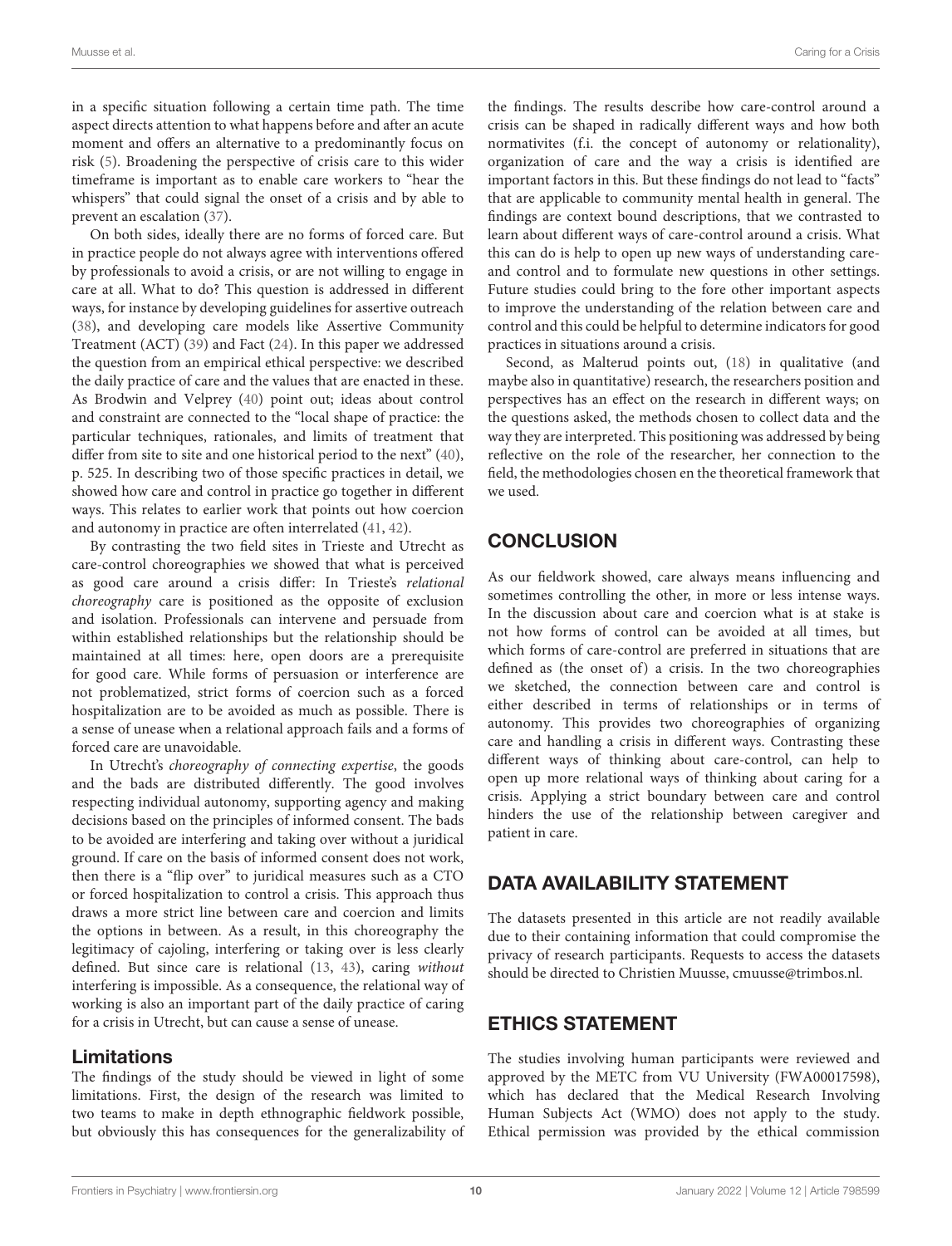of the TrimbosInstitute (TET). The patients/participants provided their written informed consent to participate in this study.

### AUTHOR CONTRIBUTIONS

CM was responsible for data collection, performed the observations and interviews, analysis, and wrote the first draft of the paper. CM, HK, and JP were involved in the several rounds of analyses and provided comments on drafts of the paper. All authors contributed to the study design, concept development, and read and approved the final manuscript.

### **REFERENCES**

- <span id="page-11-0"></span>1. Neale MS, Rosenheck RA. Therapeutic limit setting in an assertive community treatment program. Psychiatr Serv. (2000) 1:499–505. doi: [10.1176/appi.ps.51.4.499](https://doi.org/10.1176/appi.ps.51.4.499)
- <span id="page-11-1"></span>2. Molodynski A, Rugkåsa J, Burns T. Coercion and compulsion in community mental health care. Br Med Bull. (2010) 95:105–19. doi: [10.1093/bmb/ldq015](https://doi.org/10.1093/bmb/ldq015)
- <span id="page-11-2"></span>3. Valenti E, Banks C, Calcedo-Barba A, Bensimon CM, Hoffmann, KM, Pelto-Piri V, et al. Informal coercion in psychiatry: a focus group study of attitudes and experiences of mental health professionals in ten countries. Soc Psychiatry Psychiatr Epidemiol[. \(2015\) 50:1297–308. doi: 10.1007/s00127-015-1](https://doi.org/10.1007/s00127-015-1032-3) 032-3
- 4. Jerak-Zuiderent S. Certain uncertainties: modes of patient safety in healthcare. Soc Studies of Science[. \(2012\) 42:732–52. doi: 10.1177/03063127124](https://doi.org/10.1177/0306312712448122) 48122
- <span id="page-11-3"></span>5. Lawn S, Delany T, Pulvirenti M, Smith A, McMillan J. Examining the use of metaphors to understand the experience of community treatment orders for patients and mental health workers. BMC Psychiatry. (2016) 16:1– 16. doi: [10.1186/s12888-016-0791-z](https://doi.org/10.1186/s12888-016-0791-z)
- <span id="page-11-4"></span>6. Cussins, C. Ontological choreography: agency through objectification in inferitility clinics. Soc Studies of Science. (1998) 26:575– 610. doi: [10.1177/030631296026003004](https://doi.org/10.1177/030631296026003004)
- <span id="page-11-5"></span>7. Law J. Care and killing: tensions in veterinary practice. In: Mol A, Moser I, Pols J, editors. Care in Practice. Bielefeld: Transcript Verlag (2010). p. 57–93. doi: [10.14361/transcript.9783839414477.57](https://doi.org/10.14361/transcript.9783839414477.57)
- <span id="page-11-6"></span>8. personal email conversation asugi.sanita Trieste
- <span id="page-11-7"></span>9. Vektis. Available online at: [https://www.vektis.nl/intelligence/publicaties/](https://www.vektis.nl/intelligence/publicaties/factsheet-ambulantisering-in-de-ggz) [factsheet-ambulantisering-in-de-ggz](https://www.vektis.nl/intelligence/publicaties/factsheet-ambulantisering-in-de-ggz) (accessed May 21, 2021).
- <span id="page-11-8"></span>10. Muusse C, Van Rooijen S. Freedom First, Een onderzoek naar de ervaringen met wijkgerichte ggz-zorg in Triëst, Italië, en de betekenis hiervan voor Nederland. Utrecht: Lister (2015).
- <span id="page-11-9"></span>11. Kroon H, Knispel A, Hulsbosch L, De Lange A. Landelijke Monitor Ambulantisering en Hervorming Langdurige GGZ 2020. (2021) Utrecht: Trimbos-instituut.
- <span id="page-11-10"></span>12. Mol A, Moser I, Pols J. Care: putting practice into theory. In: Mol A, Moser I, Pols J, editors. Care in Practice. Bielefeld: Transcript Verlag (2010). p. 7–25. doi: [10.14361/transcript.9783839414477.7](https://doi.org/10.14361/transcript.9783839414477.7)
- <span id="page-11-14"></span>13. Pols J. Towards an empirical ethics in care: relations with technologies in health care. Med Health Care Philos. (2015) 18:81–90. doi: [10.1007/s11019-014-9582-9](https://doi.org/10.1007/s11019-014-9582-9)
- <span id="page-11-11"></span>14. Willems D, Pols J. Goodness! The empirical turn in health care ethics. Med Antropol. (2010) 22:161–170.
- <span id="page-11-12"></span>15. Hammersley M. Ethnography: problems and prospects. Ethnogr Educ. (2006) 1:3–14. doi: [10.1080/17457820500512697](https://doi.org/10.1080/17457820500512697)
- <span id="page-11-13"></span>16. Mol A, Moser I, Piras EM, Turrini M, Pols J, Zanutto A. Care in practice. On normativity, concepts, and boundaries the normativity of care. Tecnoscienza. (2010) 2:73–86.<http://www.tecnoscienza.net>
- <span id="page-11-15"></span>17. Gibbons JA, Hammersley M, Atkinson P. Ethnography: Principles in Practice. Vol 15. (1986). doi: [10.2307/2070079](https://doi.org/10.2307/2070079)

### FUNDING

This work was supported by Lister Sheltered Housing Utrecht; AMC Aspasia Travel Grant (JP).

### ACKNOWLEDGMENTS

We would like to thank all the care workers and service users in the CMHT's and external partners in both Trieste and Utrecht that made this research possible. We thank all who contributed with valuable feedback on earlier versions of this article. A special thanks goes to Dorine Bauduin, for working with us as an interpreter during the data collection.

- <span id="page-11-16"></span>18. Malterud K. Qualitative research (en medicina): standards, challenges, and guidelines.: EBSCOhost. Lancet. (2001) 358:483-8. doi: [10.1016/S0140-6736\(01\)05627-6](https://doi.org/10.1016/S0140-6736(01)05627-6)
- <span id="page-11-17"></span>19. Foot J. Franco Basaglia and the Radical Psychiatry Movement in Italy, 1961–78. Crit Radic Soc Work. (2014) 2:235– 49. doi: [10.1332/204986014X14002292074708](https://doi.org/10.1332/204986014X14002292074708)
- <span id="page-11-18"></span>20. Portacolone E, Segal SP, Mezzina R, Scheper-Hughes N, Okin RL, A. Tale of two cities: the exploration of the trieste public psychiatry model in San Francisco. Cult Med Psychiatry. (2015) 39:680–97. doi: [10.1007/s11013-015-9458-3](https://doi.org/10.1007/s11013-015-9458-3)
- <span id="page-11-19"></span>21. Fioritti A. Is freedom (Still) therapy? The 40th anniversary of the Italian Mental Health Care Reform. Epidemiol Psychiatr Sci. (2018) 27:319– 23. doi: [10.1017/S2045796017000671](https://doi.org/10.1017/S2045796017000671)
- <span id="page-11-20"></span>22. De Vito C. Liminoids, Hegemony and transfers in the liminal experiences in Italian Psychiatry, 1960s– 1980s. In: Rauh C, Schumann D, editors. Ausnahmezustaende. Entgrenzungen und Regulierungen in Europa waehrend des Kalten Krieges. Goettingen: Wallstein Verlag (2015). p. 236–52.
- <span id="page-11-21"></span>23. Vijselaar J, Van Hoof F, Kok, I. Van lappendeken naar regionale integratie Trends in organisatie en beleid in de ggz, 1970-2000. MGV. (2009) 64:223–38.
- <span id="page-11-22"></span>24. Van Veldhuizen JR. FACT: a Dutch version of ACT. Community Ment Health J. (2007) 43:421–33. doi: [10.1007/s10597-007-9089-4](https://doi.org/10.1007/s10597-007-9089-4)
- <span id="page-11-23"></span>25. Nugter A, Engelsbel F, Bähler M, Keet, R, Van Veldhuizen R. Outcomes of FLEXIBLE Assertive Community Treatment (FACT) implementation: a prospective real life study. Community Ment Health J. (2016) 52:898– 907. doi: [10.1007/s10597-015-9831-2](https://doi.org/10.1007/s10597-015-9831-2)
- <span id="page-11-24"></span>26. Mezzina, R. Creating mental health services without exclusion or restraint but with open doors trieste, Italy. Inf Psychiatr. (2016) 92:747–54. doi: [10.1684/ipe.2016.1546](https://doi.org/10.1684/ipe.2016.1546)
- <span id="page-11-25"></span>27. World Health Organization. Comprehensive Mental Health Service Networks: Promoting Person-Centred and Rights-Based Approaches (Guidance and Technical Packages on Community Mental Health Services: Promoting Person-Centred and Rights-Based Approaches). Geneva: World Health Organization (2021).
- <span id="page-11-26"></span>28. Mezzina R, Johnson S. Home treatment and 'hospitality' within a comprehensive community mental health centre. In: Johnson S, Needle J, Bindman JP, Thornicroft G, editors. Crisis Resolution and Home Treatment in Mental Health. Cambridge: Cambridge University Press (2008). p. 251–66. doi: [10.1017/CBO9780511543906.021](https://doi.org/10.1017/CBO9780511543906.021)
- <span id="page-11-27"></span>29. Driessen A. Sociomaterial will-work: Aligning daily wanting in Dutch dementia care. In: Boldt J, Krauze F, editors. Care in Healthcare: Reflections on Theory and Practice. London: Palgrave Macmillan (2017). p. 111– 33. doi: [10.1007/978-3-319-61291-1\\_7](https://doi.org/10.1007/978-3-319-61291-1_7)
- <span id="page-11-28"></span>30. Muusse C, Kroon H, Mulder CL, Pols J. Working on and with relationships: relational work and spatial understandings of good care in community mental healthcare in Trieste. Cult Med Psychiatry. (2020) 44:544– 64. doi: [10.1007/s11013-020-09672-8](https://doi.org/10.1007/s11013-020-09672-8)
- <span id="page-11-29"></span>31. Mezzina R. Forty years of the Law 180: the aspirations of a great reform, its successes and continuing need. Epidemiol Psychiatr Sci. (2018) 27:336– 45. doi: [10.1017/S2045796018000070](https://doi.org/10.1017/S2045796018000070)